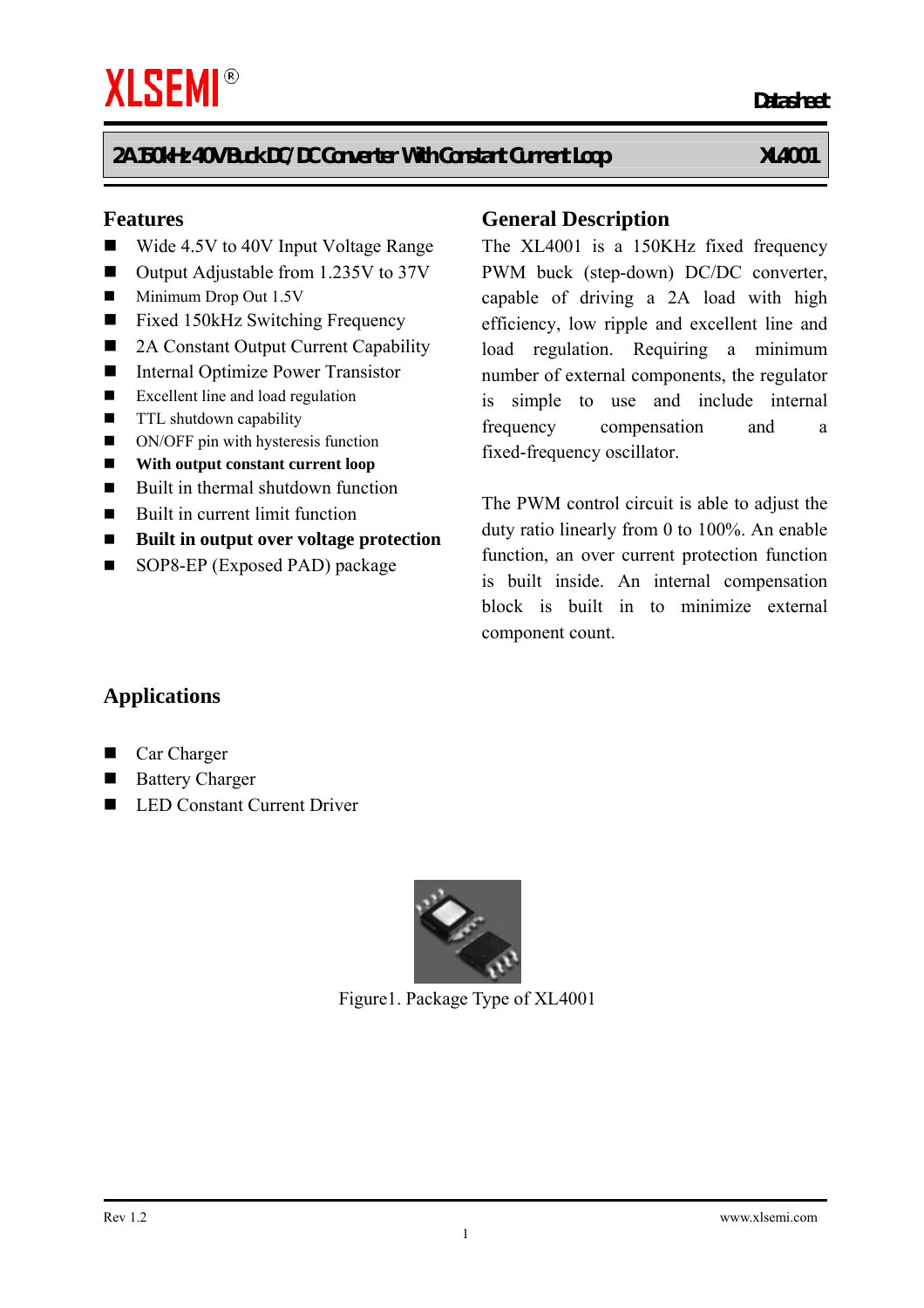# **THE SEMI<sup>®</sup>**

# **Pin Configurations**





Table 1 Pin Description

| <b>Pin Number</b>        | <b>Pin Name</b> | <b>Description</b>                                                                                                                                                    |
|--------------------------|-----------------|-----------------------------------------------------------------------------------------------------------------------------------------------------------------------|
| 1,2                      | <b>SW</b>       | Power Switch Output Pin (SW). Output is the switch node that<br>supplies power to the output.                                                                         |
| 3                        | <b>GND</b>      | Ground Pin. (Note: Connected the back exposed PAD to Pin3.)                                                                                                           |
| 4                        | <b>FB</b>       | Feedback Pin (FB). Through an external resistor divider<br>network, Feedback senses the output voltage and regulates it.<br>The feedback threshold voltage is 1.235V. |
| $\overline{\mathcal{L}}$ | <b>CS</b>       | Output Current Sense Pin; (Iload=0.155V/Rcs)                                                                                                                          |
| 6                        | EN              | Enable Pin. Drive EN pin low to turn on the device, drive it high<br>to turn it off. Floating is default low.                                                         |
| 7,8                      | VIN             | Supply Voltage Input Pin. XL4001 operates from a 4.5V to 40V<br>DC voltage. Bypass Vin to GND with a suitably large capacitor<br>to eliminate noise on the input.     |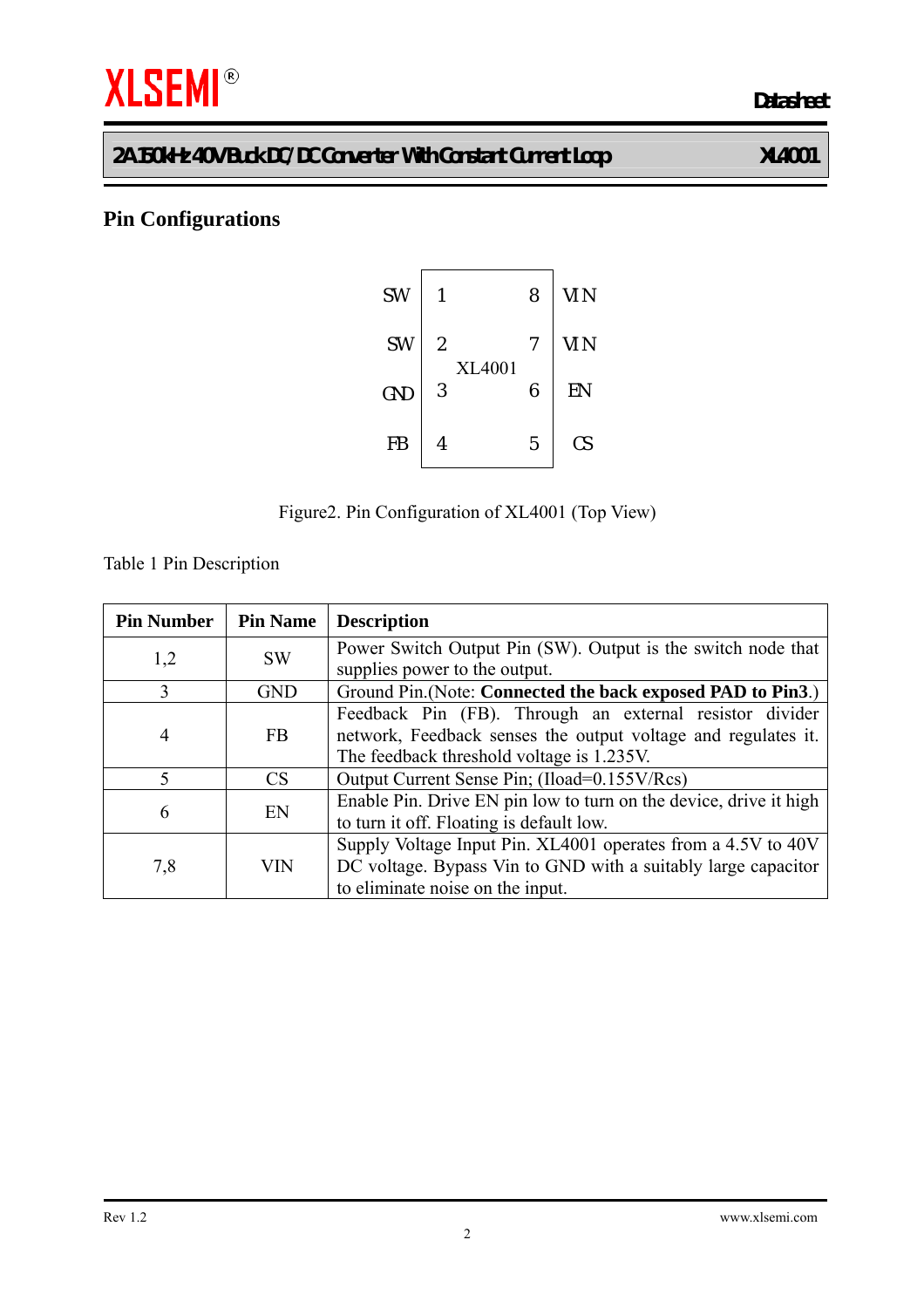# **THE SEMI<sup>®</sup>**

**2A 150kHz 40V Buck DC/DC Converter With Constant Current Loop XL4001** 

## **Function Block**



Figure3. Function Block Diagram of XL4001

### **Typical Application Circuit (Car Charger)**



Figure4. XL4001 Typical Application Circuit (Li Battery Charger)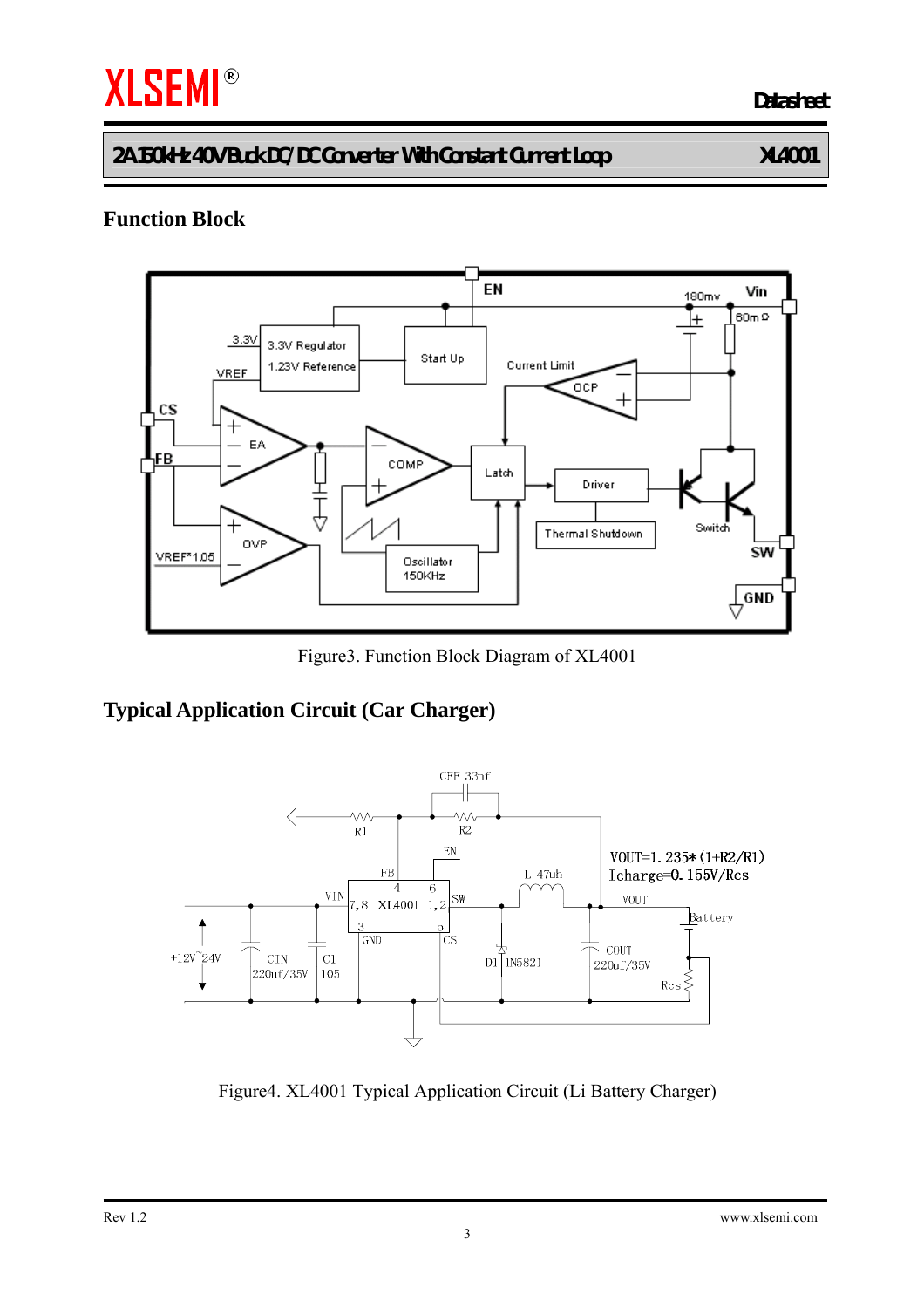# **Typical Application Circuit (Buck LED Constant Current Driver)**



Figure5. XL4001 Typical Application Circuit (LED Constant Current Driver)

#### **Ordering Information**

| Order Information | Marking ID | Package Type | Packing Type Supplied As  |
|-------------------|------------|--------------|---------------------------|
| XL4001E1          | XL4001E1   | SOP8-EP      | 2500 Units on Tape & Reel |

XLSEMI Pb-free products, as designated with "E1" suffix in the par number, are RoHS compliant.

#### **Absolute Maximum Ratings**(**Note1**)

| <b>Parameter</b>                             | <b>Symbol</b> | <b>Value</b>       | Unit          |
|----------------------------------------------|---------------|--------------------|---------------|
| Input Voltage                                | Vin           | $-0.3$ to 45       | V             |
| FB Pin Voltage                               | $\rm V_{FB}$  | $-0.3$ to Vin      | V             |
| EN Pin Voltage                               | <b>VEN</b>    | $-0.3$ to Vin      | V             |
| SW Pin Voltage                               | $V_{SW}$      | $-0.3$ to Vin      | V             |
| Power Dissipation                            | $P_D$         | Internally limited | mW            |
| <b>Thermal Resistance</b>                    |               | 60                 | $\rm ^{o}C/W$ |
| (Junction to Ambient, No Heatsink, Free Air) | $R_{JA}$      |                    |               |
| <b>Operating Junction Temperature</b>        | $T_{J}$       | $-40$ to 125       | $\rm ^{o}C$   |
| <b>Storage Temperature</b>                   | $T_{\rm STG}$ | $-65$ to 150       | $\rm ^{o}C$   |
| Lead Temperature (Soldering, 10 sec)         | <b>TLEAD</b>  | 260                | $\rm ^{o}C$   |
| ESD (HBM)                                    |               | 2000               | V             |

**Note1:** Stresses greater than those listed under Maximum Ratings may cause permanent damage to the device. This is a stress rating only and functional operation of the device at these or any other conditions above those indicated in the operation is not implied. Exposure to absolute maximum rating conditions for extended periods may affect reliability.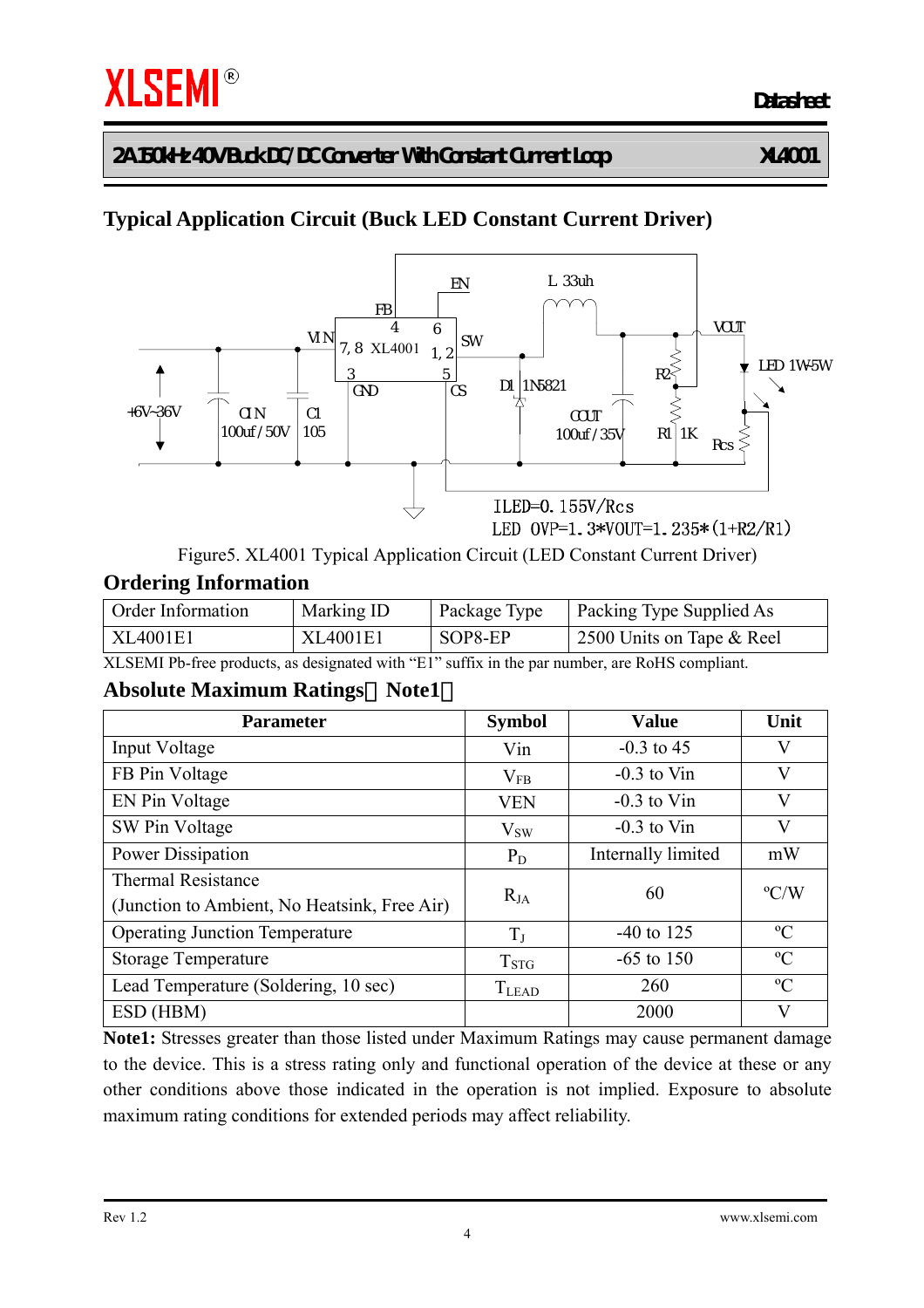### **XL4001 Electrical Characteristics**

 $T_a = 25$  ; unless otherwise specified.

| <b>Symbol</b>                          | <b>Parameter</b>    | <b>Test Condition</b>                               | Min. | Typ.  | Max. | Unit          |  |
|----------------------------------------|---------------------|-----------------------------------------------------|------|-------|------|---------------|--|
| System parameters test circuit figure4 |                     |                                                     |      |       |      |               |  |
| <b>VFB</b>                             | Feedback<br>Voltage | $Vir = 8V$ to 32V, Vout=5V<br>Iload= $0.2A$ to $2A$ | 1.21 | 1.235 | 1.26 |               |  |
| Efficiency                             |                     | $Vin=12V$ , Vout=5V<br>$Iout=2A$                    |      | 83    |      | $\frac{0}{0}$ |  |

#### **Electrical Characteristics (DC Parameters)**

Vin = 12V, GND=0V, Vin & GND parallel connect a 220uf/50V capacitor; Iout=500mA,  $T_a$  = 25 ; the others floating unless otherwise specified.

| <b>Parameters</b>                       | <b>Symbol</b>     | <b>Test Condition</b>                      | Min.  | Typ.           | Max.  | Unit                    |
|-----------------------------------------|-------------------|--------------------------------------------|-------|----------------|-------|-------------------------|
| Input operation voltage                 | Vin               |                                            | 4.5   |                | 40    | $\mathbf V$             |
| <b>Shutdown Supply Current</b>          | I <sub>STBY</sub> | $V_{EN}$ =5V                               |       | 80             | 200   | uA                      |
| <b>Quiescent Supply Current</b>         | $I_q$             | $V_{EN} = 0V$ ,<br>$V_{FB}$ = Vin          |       | $\overline{2}$ | 5     | mA                      |
| <b>Oscillator Frequency</b>             | Fosc              |                                            | 127   | 150            | 172   | Khz                     |
| <b>Switch Current Limit</b>             | $I_L$             | $V_{FB} = 0$                               |       | 3              |       | A                       |
| EN Pin Threshold                        | $V_{EN}$          | High (Regulator OFF)<br>Low (Regulator ON) |       | 1.4<br>0.8     |       | $\overline{\mathsf{V}}$ |
| <b>Output Saturation Voltage</b>        | $V_{CE}$          | $V_{FB} = 0V$<br>$ISW=2A$                  |       | 1.1            | 1.4   | $\mathbf V$             |
| Constant<br>current<br>sense<br>Voltage | $V_{CS}$          |                                            | 0.140 | 0.155          | 0.170 | V                       |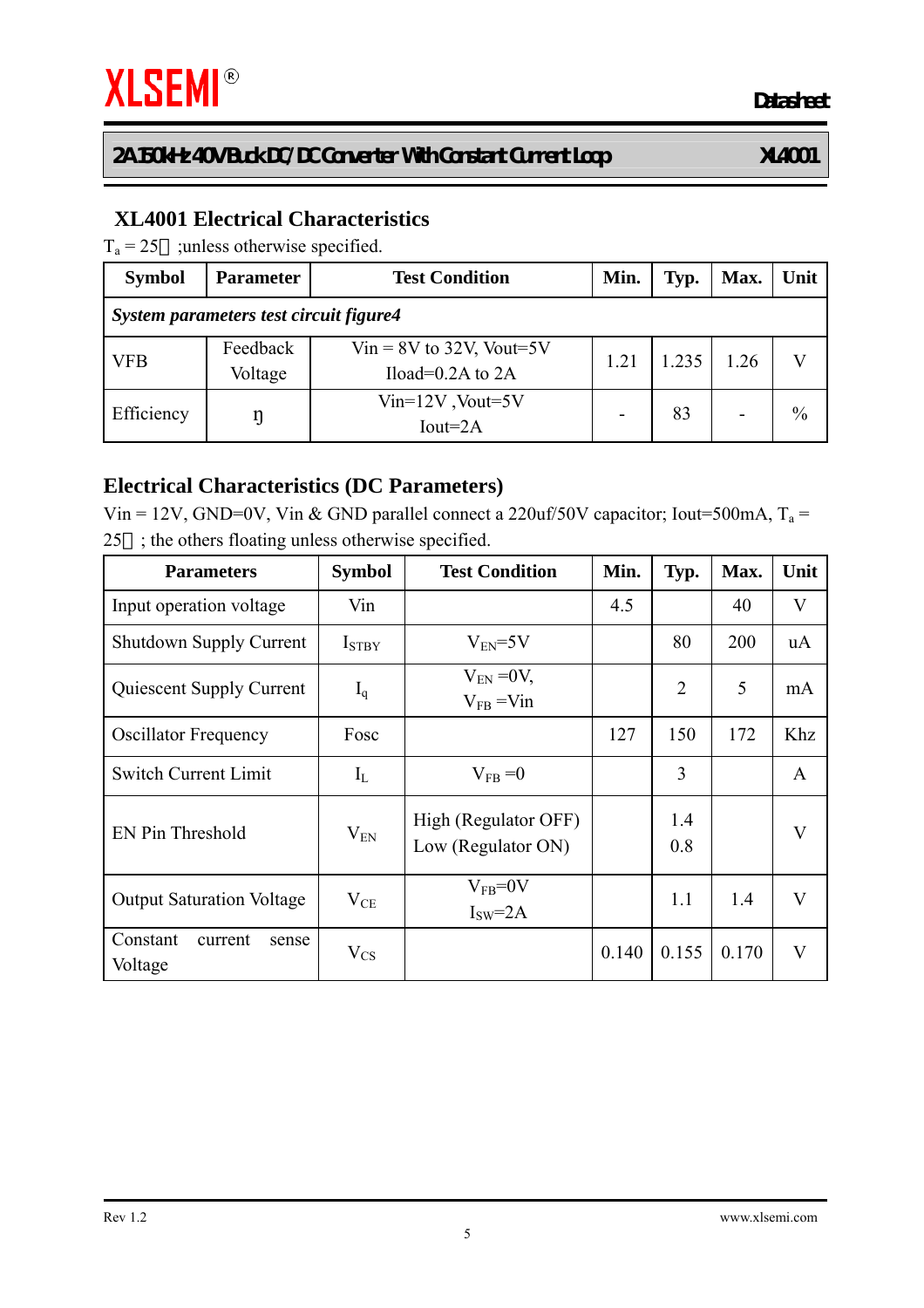## **Schottky Diode Selection Table**

| Current | Surface | Through | VR (The same as system maximum input voltage) |               |               |               |               |
|---------|---------|---------|-----------------------------------------------|---------------|---------------|---------------|---------------|
|         | Mount   | Hole    |                                               |               |               |               |               |
|         |         |         | 20V                                           | 30V           | 40V           | 50V           | 60V           |
| 1A      |         |         | 1N5817                                        | 1N5818        | 1N5819        |               |               |
|         |         |         |                                               |               |               |               |               |
| 3A      |         |         | 1N5820                                        | 1N5821        | 1N5822        |               |               |
|         |         |         | <b>MBR320</b>                                 | <b>MBR330</b> | <b>MBR340</b> | <b>MBR350</b> | <b>MBR360</b> |
|         |         |         | <b>SK32</b>                                   | <b>SK33</b>   | <b>SK34</b>   | <b>SK35</b>   | <b>SK36</b>   |
|         |         |         |                                               | 30WQ03        | 30WQ04        | 30WQ05        |               |
|         |         |         |                                               | 31DQ03        | 31DQ04        | 31DQ05        |               |
|         |         |         | SR302                                         | <b>SR303</b>  | <b>SR304</b>  | <b>SR305</b>  | <b>SR306</b>  |